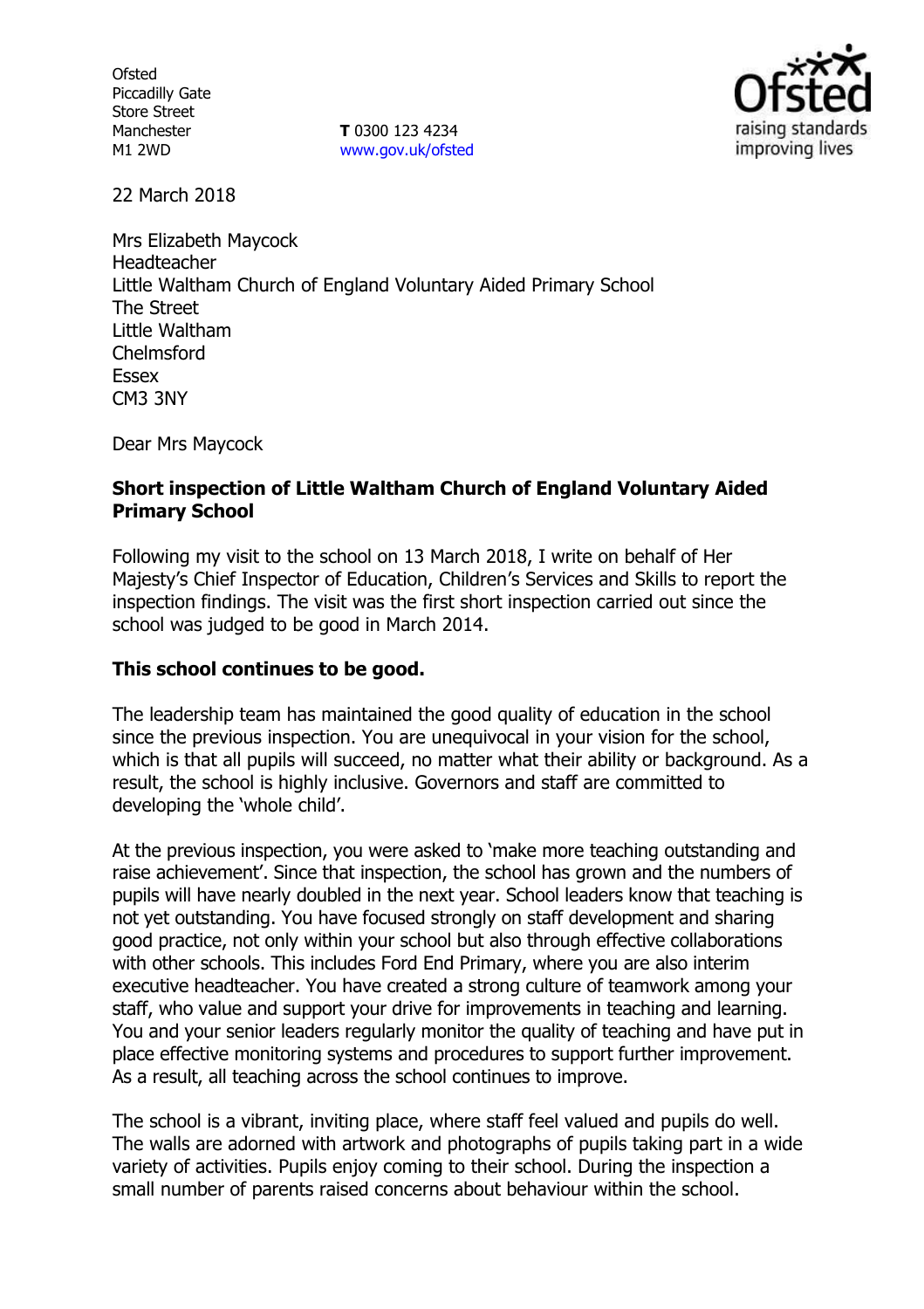

However, pupils who were observed were on task, got on well and were polite. In discussions with pupils, they were confident that behaviour was good or, if someone was unkind, that staff would help. Pupils' online survey showed that a small minority of children feel that sometimes adults aren't as good as they would like them to be to help resolve problems.

The staff survey responses were universally positive and they reflect the complete confidence that staff have in your leadership.

## **Safeguarding is effective.**

The leadership team has ensured that safeguarding arrangements are fit for purpose. Leaders carry out comprehensive checks to ensure that staff are suitable to work with children. Staff and governors undertake frequent training so they understand their roles and responsibilities. Record-keeping is of a high quality. Senior leaders and staff know children and their families extremely well. You make sure that children and their families access any additional specialist support as needed. Parents and pupils agree that pupils are well cared for and safe, including when they are online.

# **Inspection findings**

- In order to check that the school remains good, I followed a number of lines of enquiry. My first line of enquiry was to establish how well pupils achieve in mathematics. The attainment of the pupils across the school is at least in line with and regularly higher than that of other pupils nationally. However, in 2017, key stage 2 pupils' progress from their starting points was lower than that found nationally in mathematics. I wanted to determine how well leaders are ensuring that pupils make consistently good progress and how effectively pupils are taught mathematical skills.
- You and the subiect leader for mathematics looked carefully at the reasons why progress was below the national average at end of key stage 2. You understand that some boys and disadvantaged pupils could have done better. The evidence you presented during the inspection showed that in 2017 the school had in place a range of strategies, some of which were not as effective as you would have wanted, because of factors external to school.
- Governors understand the quality of teaching and outcomes of mathematics across the school as a result of the information that the subject leader shares. They know the impact of the range of strategies that have been put in place to support mathematical understanding. For example, they confidently talked about the focus on mathematical fluency and the improvement in pupils' weekly speed tests. When we were in class, pupils told me that knowing these facts made mathematics easier and fun.
- We looked at pupils' books and found that these showed that a good range of mathematical skills are being taught. Pupils are given increasingly good opportunities to develop their reasoning and problem-solving skills, particularly in key stage 2. As a result, current pupils are making good progress in mathematics.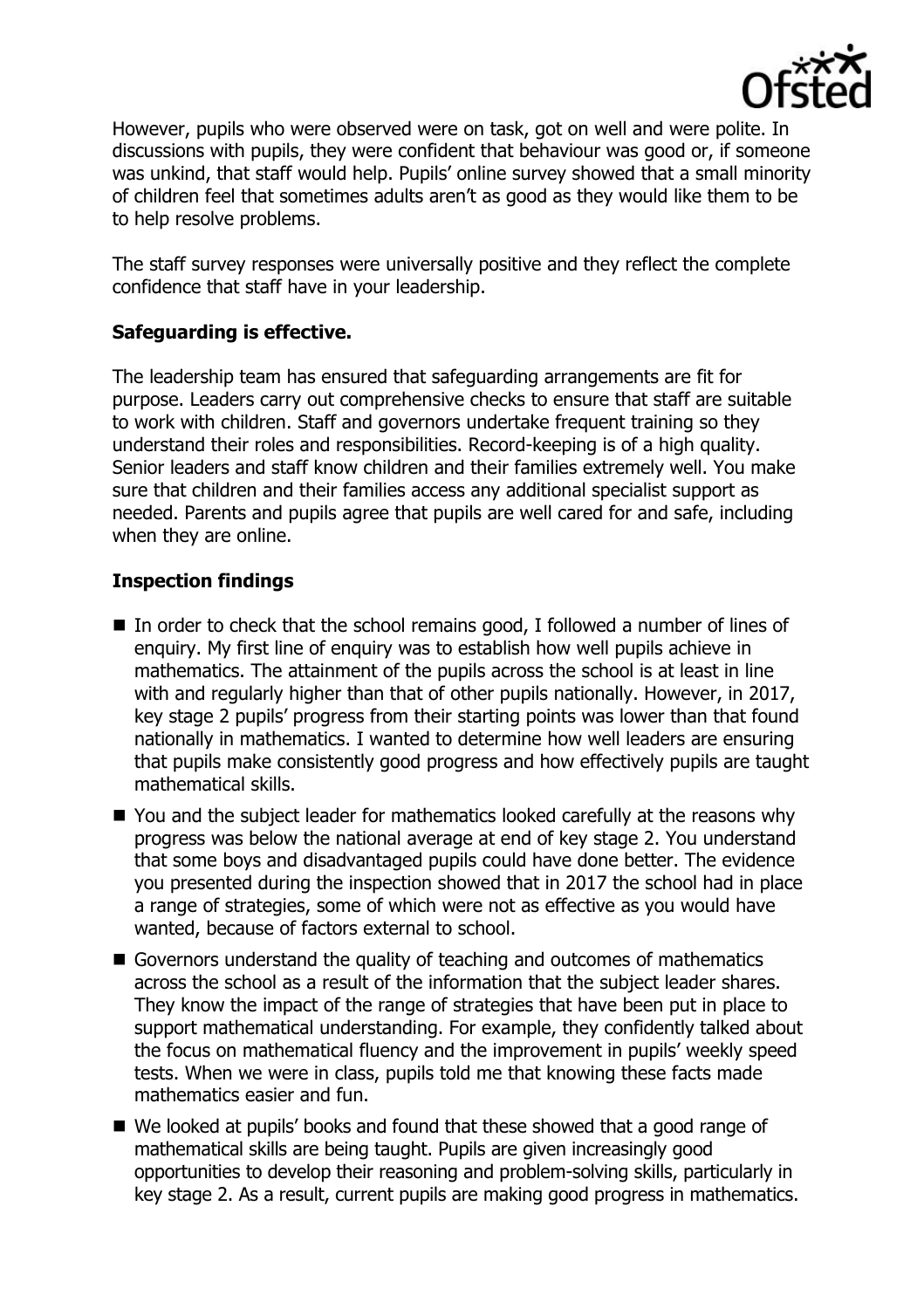

- You have identified that pupils need to be more regularly given opportunities to use their mathematical skills in other subjects so that they understand that maths has a real-world purpose.
- Secondly, I considered the achievement of disadvantaged pupils and how leaders are ensuring that these pupils make strong progress across subjects. This is because published assessment information for the last two years shows that these pupils did not achieve as well as other pupils nationally.
- We found that you plan very carefully for disadvantaged pupils so that provision within classes helps pupils to learn effectively. As part of your pupil progress meeting, you ask each teacher to identify the specific needs for each pupil, the ways in which these have been addressed and the impact that this is having. Every pupil now has a pupil profile containing this information. As a result, teachers have a good knowledge of disadvantaged pupils' abilities and are able to target support effectively. Current school assessment information indicates that the difference between disadvantaged pupils and non-disadvantaged pupils is diminishing within school.
- We saw evidence that pupils who are disadvantaged were making good progress across the curriculum. There are many strengths in the wider curriculum, but we agreed that there could be greater opportunity for pupils to develop subjectspecific skills alongside English and mathematics skills. Leaders recognise that the focus on consistency across classes in subject-specific skills will improve the outcomes in all subjects further for these pupils. Skills are developing, and progress is improving, but it is too soon to see the full impact of this joint working between subjects and with the local high school.
- Governors understand the progress of the disadvantaged children and pupils within school. They have identified the need to receive documentation from you which includes more specific details of how the additional funds the school receives are spent, and of the specific impact that has made.
- My final line of enquiry focused on what leaders are doing to promote good attendance. Attendance has been a strength of the school; however, in 2017 attendance declined and the proportion of pupils that were persistently absent from school increased.
- The members of staff with responsibility for attendance are able to discuss the reasons why persistent absence rates increased last year. Absence is closely monitored and prompt action is taken to address any absence that appears unnecessary or if a pupil is regularly not attending school.
- The vast majority of pupils attend school regularly and on time.
- You have plans in place to improve attendance further. This has included a focus on rewarding good attendance alongside individualised support for families when needed, to encourage better attendance. This has started to reduce the large number of pupils in the previous year who had low attendance.
- As a result, the number of pupils who were persistently absent across the school is reducing.